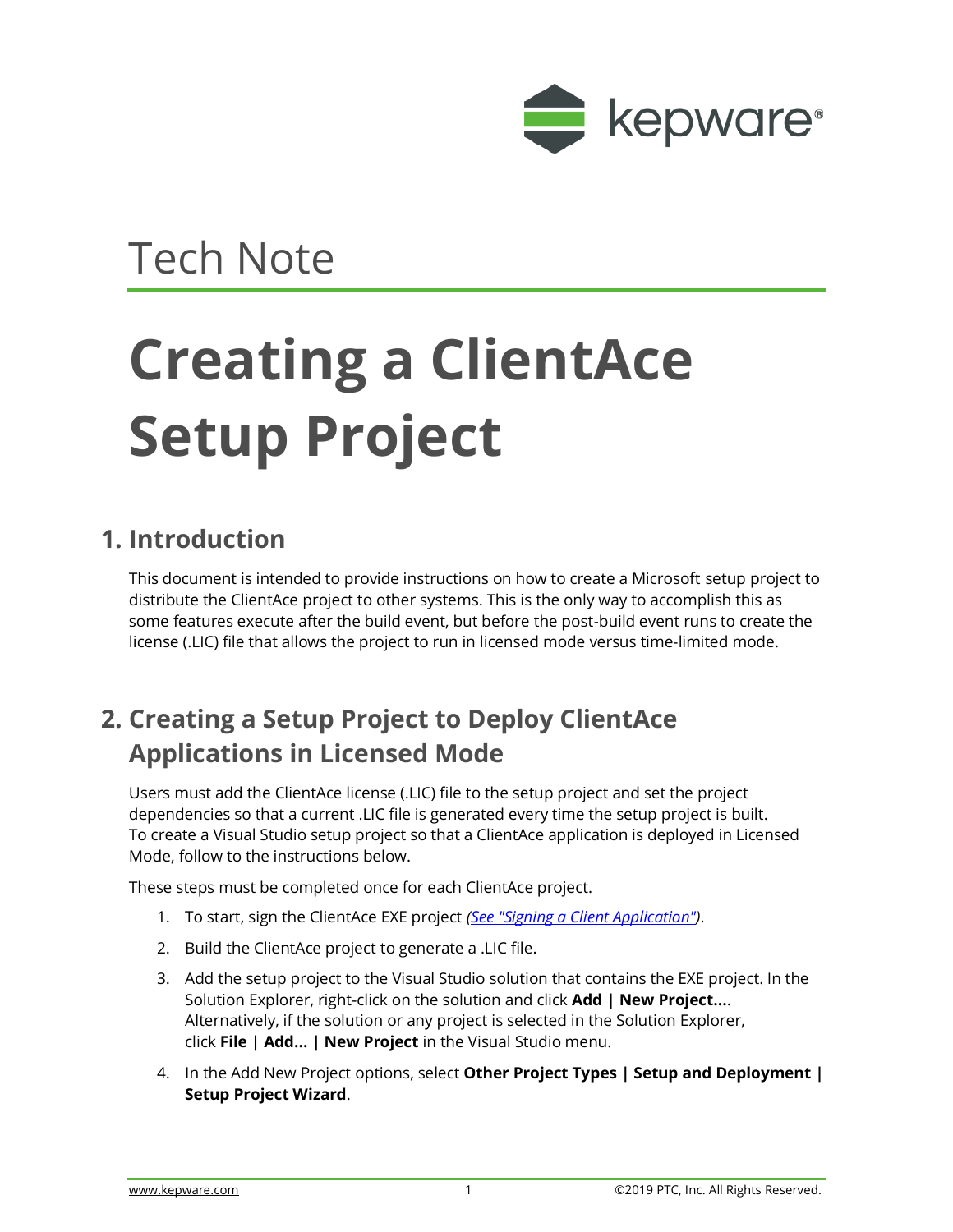5. Create a name for the setup project and click **OK**.

| Setup Wizard (1 of 5) |                                                                                                                                   |        |  |
|-----------------------|-----------------------------------------------------------------------------------------------------------------------------------|--------|--|
|                       | <b>Welcome to the Setup Project</b><br><b>Wizard</b>                                                                              |        |  |
|                       | This wizard will lead you through the steps of<br>creating a setup project.                                                       |        |  |
|                       | A setup project creates an installer for your<br>application.                                                                     |        |  |
|                       | The project that is created can be used<br>immediately or further customized to add extra<br>features not covered by this wizard. |        |  |
|                       | Click Next to create a new setup project, or<br>Cancel to exit the wizard.                                                        |        |  |
| < Previous            | Finish<br>Next >                                                                                                                  | Cancel |  |

a. The project setup wizard will open. Click **Next** to continue.

| Setup Wizard (2 of 5)                                                                                                                                                                                                                                                                                        | ?      |  |
|--------------------------------------------------------------------------------------------------------------------------------------------------------------------------------------------------------------------------------------------------------------------------------------------------------------|--------|--|
| Choose a project type<br>The type of project determines where and how files will be<br>installed on a target computer.                                                                                                                                                                                       |        |  |
| Do you want to create a setup program to install an application?<br>● Create a setup for a Windows application<br>$\bigcirc$ Create a setup for a web application<br>Do you want to create a redistributable package?<br>(c) Create a merge module for Windows Installer<br>C Create a downloadable CAB file |        |  |
| Finish<br>Next ><br>$\le$ Previous                                                                                                                                                                                                                                                                           | Cancel |  |

b. Chose **Windows Application** as the project type then click **Next**.

| Setup Wizard (3 of 5)                                         |                                                                                                                                                                                                                                                                         |        | ?      |  |
|---------------------------------------------------------------|-------------------------------------------------------------------------------------------------------------------------------------------------------------------------------------------------------------------------------------------------------------------------|--------|--------|--|
| Choose project outputs to include                             |                                                                                                                                                                                                                                                                         |        |        |  |
| You can include outputs from other projects in your solution. |                                                                                                                                                                                                                                                                         |        |        |  |
| Which project output groups do you want to include?           |                                                                                                                                                                                                                                                                         |        |        |  |
|                                                               | Localized resources from Simple ClientAce OPC UA VS2010-12 Exal A<br>XML Serialization Assemblies from Simple ClientAce OPC UA VS20'<br>Content Files from Simple ClientAce OPC UA VS2010-12 Example \<br>Primary output from Simple ClientAce OPC UA VS2010-12 Example |        |        |  |
| ∢                                                             | Source Files from Simple ClientAce OPC UA VS2010-12 Example VI V                                                                                                                                                                                                        |        |        |  |
| Description:                                                  |                                                                                                                                                                                                                                                                         |        |        |  |
| Contains the DLL or EXE built by the project.                 |                                                                                                                                                                                                                                                                         |        |        |  |
|                                                               |                                                                                                                                                                                                                                                                         |        |        |  |
|                                                               |                                                                                                                                                                                                                                                                         |        |        |  |
| $<$ Previous                                                  | Next >                                                                                                                                                                                                                                                                  | Finish | Cancel |  |

c. Select the project to be distributed by the setup project. In some cases, there may be other output groups that need to be included. For most ClientAce projects, only select the project. Click **Next**.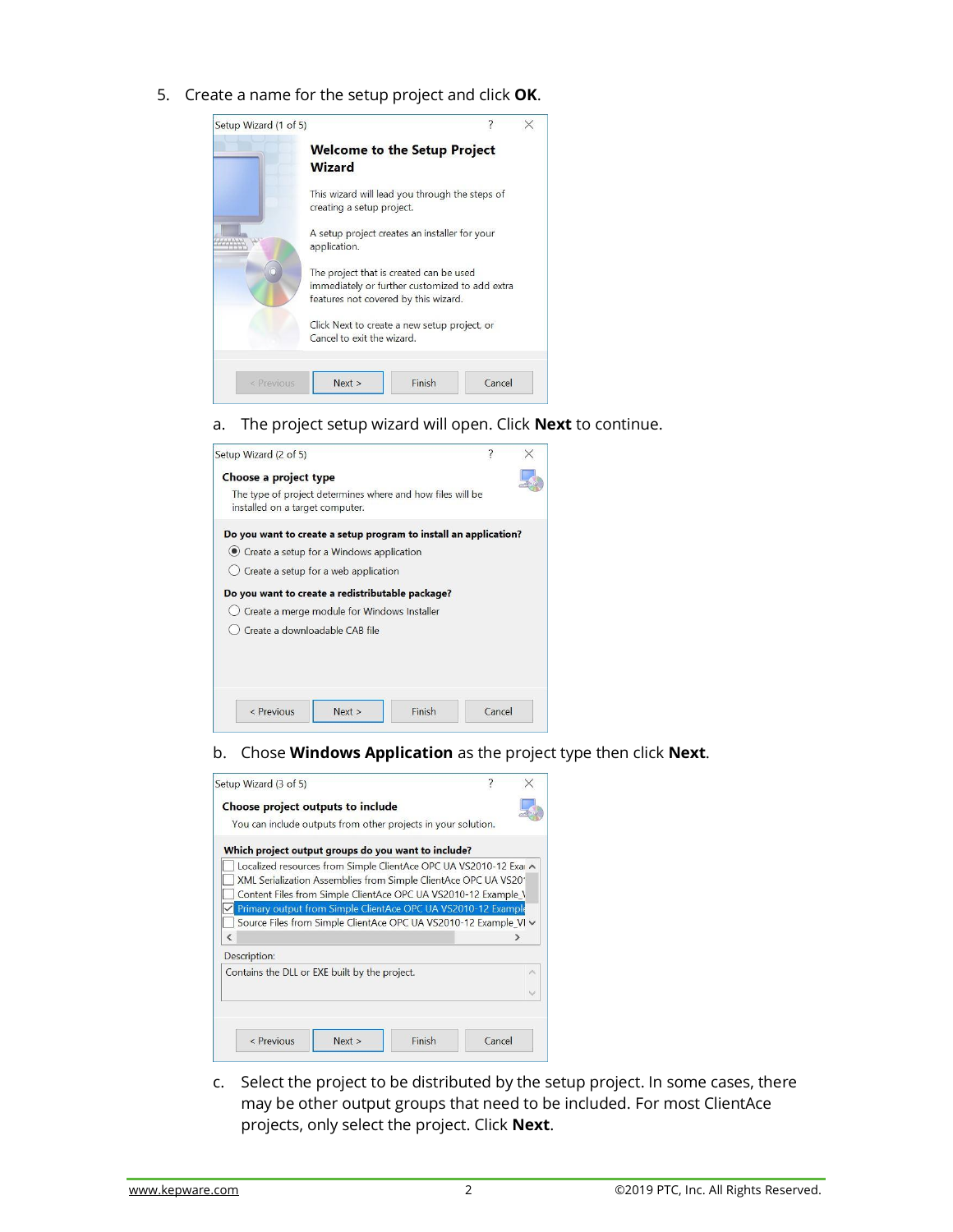| Setup Wizard (4 of 5)                                                 |        | ?      |        |
|-----------------------------------------------------------------------|--------|--------|--------|
| <b>Choose files to include</b>                                        |        |        |        |
| You can add files such as Readme files or HTML pages to the<br>setup. |        |        |        |
| Which additional files do you want to include?                        |        |        |        |
|                                                                       |        |        | Add    |
|                                                                       |        |        | Remove |
|                                                                       |        |        |        |
|                                                                       |        |        |        |
|                                                                       |        |        |        |
|                                                                       |        |        |        |
|                                                                       |        |        |        |
|                                                                       |        |        |        |
| $<$ Previous<br>Next >                                                | Finish | Cancel |        |

d. If no additional files need to be selected, click **Next**.

| Setup Wizard (5 of 5)                                                                      |  |
|--------------------------------------------------------------------------------------------|--|
| <b>Create Project</b>                                                                      |  |
| The wizard will now create a project based on your choices.                                |  |
| Summary:<br>Project type: Create a setup for a Windows application                         |  |
| Project groups to include:<br>Primary output from Simple ClientAce OPC UA VS2010-12 Exampl |  |
| Additional files: (none)                                                                   |  |
| Project Directory: C:\Shared\DotNet\CA Working Projects\Simple Clie                        |  |
|                                                                                            |  |
| Ł                                                                                          |  |
|                                                                                            |  |
|                                                                                            |  |

e. Click **Finish** to complete the initial creation of the setup project.



- 6. Once the setup project appears in the Solution Explorer, right-click on the setup project and select **Add | Project Output...**.
- 7. In Add Project Output Group, locate the Project field and select the ClientAce EXE project.
- 8. In the list box in the middle of the dialog, verify at least "Primary output" is selected.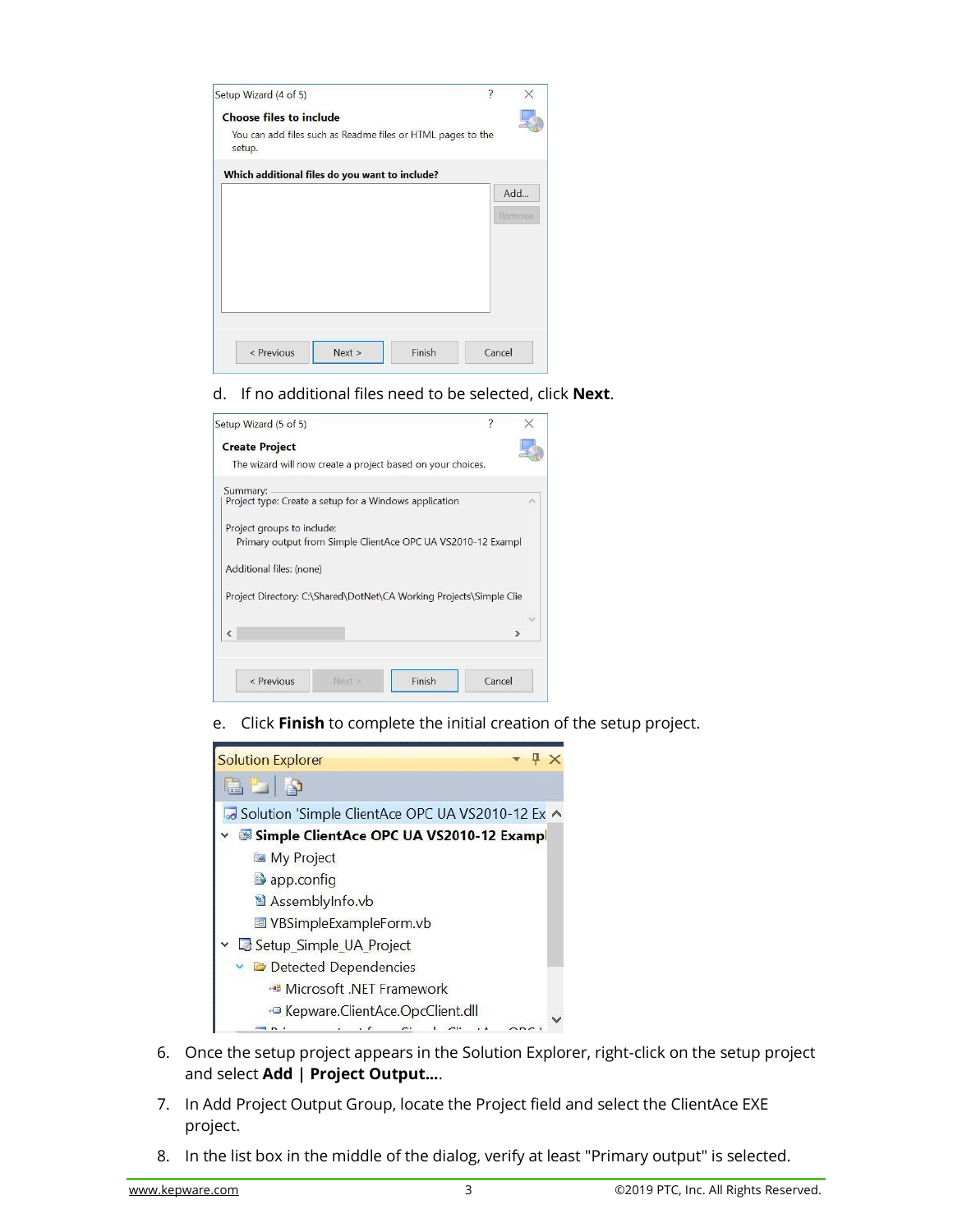- 9. Click **OK**.
- 10. Right-click on the setup project and select **Add | File...**.
- 11. In Add Files, browse to the "bin\Release\" folder of the ClientAce EXE project (or other folder according to the build configuration to be deployed). Select the .LIC file.

| Jiras - Working<br>Date modified<br>Size<br><b>Name</b><br>Type<br>Manuals<br>Kepware.ClientAce.Base.error.log<br>3/14/2019 9:22 AM<br><b>Text Document</b><br>MyServiceApp<br>Kepware.ClientAce.Base.error.log.bak<br>2/22/2019 5:19 PM<br><b>BAK File</b><br>Pictures<br>E<br>Kepware.ClientAce.Base.log<br>3/14/2019 9:22 AM<br><b>Text Document</b><br>E<br>Kepware.ClientAce.Base 1.log<br>2/22/2019 5:20 PM<br>119 K<br><b>Text Document</b><br>Public<br>E<br>Kepware.ClientAce.Base_2.log<br>13K<br>2/22/2019 11:54<br><b>Text Document</b><br>Server Test Proje<br>E<br>Kepware.ClientAce.Base 3.log<br>2/20/2019 10:33<br><b>Text Document</b><br>26 K<br>Temp<br>E<br>Kepware.ClientAce.Base 4.log<br>75 K<br>2/19/2019 4:00 PM<br><b>Text Document</b><br><b>Text Notes</b><br>E<br>53 K<br>Kepware.ClientAce.Base 5.log<br>2/19/2019 3:54 PM<br><b>Text Document</b><br>Tools<br>E<br>Kepware.ClientAce.Base 6.log<br>39 K<br>2/19/2019 12:37<br><b>Text Document</b><br><b>ULV</b><br>E<br>Kepware.ClientAce.Base 7.log<br><b>Text Document</b><br>57 K<br>1/4/2019 11:35 AM<br>Kepware.ClientAce.OpcClient.config<br>11/14/2005 10:28<br>XML Configuratio<br>2K<br>B<br>VB wrapper exan<br>$\left  \alpha \right $<br>Kepware.ClientAce.OpcClient.dll<br>4/7/2015 11:51 AM<br>Application extens<br>9.682 K<br><b>WW Guides</b><br>Kepware.ClientAce.OpcClient.xml<br><b>XMI Document</b><br>193 K<br>4/7/2015 11:52 AM<br>This PC<br>msvcp71.dll<br>12/9/2015 10:51<br>Application extens<br>488 K<br><b>Desktop</b><br>msvcr71.dll<br>12/9/2015 10:51<br>340 K<br>Application extens<br>opclib.dat<br>7 K<br>12/9/2015 10:51<br>DAT File<br><b>E</b> Documents<br>Simple ClientAce VS2008 Example.exe<br>3/14/2019 2:45 PM<br>Application<br>72 K<br><b>Downloads</b><br>Simple ClientAce VS2008 Example.exe.co<br>XML Configuratio<br>2K<br>E.<br>10/3/2016 5:25 PM<br>Music<br>Simple ClientAce VS2008 Example.lic<br>1K<br>3/14/2019 2:45 PM<br>License<br>$F$ Pictures<br>Simple ClientAce VS2008 Example.pdb<br>Program Debug D<br>52 K<br>3/14/2019 2:45 PM<br><b>图</b> Videos<br>12K<br>Simple ClientAce VS2008 Example.vshost<br>3/14/2019 9:24 AM<br>Application<br>System (C:)<br>$\rightarrow$ | New folder<br>Organize * |  | BEE |    |
|----------------------------------------------------------------------------------------------------------------------------------------------------------------------------------------------------------------------------------------------------------------------------------------------------------------------------------------------------------------------------------------------------------------------------------------------------------------------------------------------------------------------------------------------------------------------------------------------------------------------------------------------------------------------------------------------------------------------------------------------------------------------------------------------------------------------------------------------------------------------------------------------------------------------------------------------------------------------------------------------------------------------------------------------------------------------------------------------------------------------------------------------------------------------------------------------------------------------------------------------------------------------------------------------------------------------------------------------------------------------------------------------------------------------------------------------------------------------------------------------------------------------------------------------------------------------------------------------------------------------------------------------------------------------------------------------------------------------------------------------------------------------------------------------------------------------------------------------------------------------------------------------------------------------------------------------------------------------------------------------------------------------------------------------------------------------------------------------------------------------------------------------------------------------------------------------------------------------------|--------------------------|--|-----|----|
|                                                                                                                                                                                                                                                                                                                                                                                                                                                                                                                                                                                                                                                                                                                                                                                                                                                                                                                                                                                                                                                                                                                                                                                                                                                                                                                                                                                                                                                                                                                                                                                                                                                                                                                                                                                                                                                                                                                                                                                                                                                                                                                                                                                                                            |                          |  |     |    |
|                                                                                                                                                                                                                                                                                                                                                                                                                                                                                                                                                                                                                                                                                                                                                                                                                                                                                                                                                                                                                                                                                                                                                                                                                                                                                                                                                                                                                                                                                                                                                                                                                                                                                                                                                                                                                                                                                                                                                                                                                                                                                                                                                                                                                            |                          |  |     | 1K |
|                                                                                                                                                                                                                                                                                                                                                                                                                                                                                                                                                                                                                                                                                                                                                                                                                                                                                                                                                                                                                                                                                                                                                                                                                                                                                                                                                                                                                                                                                                                                                                                                                                                                                                                                                                                                                                                                                                                                                                                                                                                                                                                                                                                                                            |                          |  |     | 3K |
|                                                                                                                                                                                                                                                                                                                                                                                                                                                                                                                                                                                                                                                                                                                                                                                                                                                                                                                                                                                                                                                                                                                                                                                                                                                                                                                                                                                                                                                                                                                                                                                                                                                                                                                                                                                                                                                                                                                                                                                                                                                                                                                                                                                                                            |                          |  |     | 2K |
|                                                                                                                                                                                                                                                                                                                                                                                                                                                                                                                                                                                                                                                                                                                                                                                                                                                                                                                                                                                                                                                                                                                                                                                                                                                                                                                                                                                                                                                                                                                                                                                                                                                                                                                                                                                                                                                                                                                                                                                                                                                                                                                                                                                                                            |                          |  |     |    |
|                                                                                                                                                                                                                                                                                                                                                                                                                                                                                                                                                                                                                                                                                                                                                                                                                                                                                                                                                                                                                                                                                                                                                                                                                                                                                                                                                                                                                                                                                                                                                                                                                                                                                                                                                                                                                                                                                                                                                                                                                                                                                                                                                                                                                            |                          |  |     |    |
|                                                                                                                                                                                                                                                                                                                                                                                                                                                                                                                                                                                                                                                                                                                                                                                                                                                                                                                                                                                                                                                                                                                                                                                                                                                                                                                                                                                                                                                                                                                                                                                                                                                                                                                                                                                                                                                                                                                                                                                                                                                                                                                                                                                                                            |                          |  |     |    |
|                                                                                                                                                                                                                                                                                                                                                                                                                                                                                                                                                                                                                                                                                                                                                                                                                                                                                                                                                                                                                                                                                                                                                                                                                                                                                                                                                                                                                                                                                                                                                                                                                                                                                                                                                                                                                                                                                                                                                                                                                                                                                                                                                                                                                            |                          |  |     |    |
|                                                                                                                                                                                                                                                                                                                                                                                                                                                                                                                                                                                                                                                                                                                                                                                                                                                                                                                                                                                                                                                                                                                                                                                                                                                                                                                                                                                                                                                                                                                                                                                                                                                                                                                                                                                                                                                                                                                                                                                                                                                                                                                                                                                                                            |                          |  |     |    |
|                                                                                                                                                                                                                                                                                                                                                                                                                                                                                                                                                                                                                                                                                                                                                                                                                                                                                                                                                                                                                                                                                                                                                                                                                                                                                                                                                                                                                                                                                                                                                                                                                                                                                                                                                                                                                                                                                                                                                                                                                                                                                                                                                                                                                            |                          |  |     |    |
|                                                                                                                                                                                                                                                                                                                                                                                                                                                                                                                                                                                                                                                                                                                                                                                                                                                                                                                                                                                                                                                                                                                                                                                                                                                                                                                                                                                                                                                                                                                                                                                                                                                                                                                                                                                                                                                                                                                                                                                                                                                                                                                                                                                                                            |                          |  |     |    |
|                                                                                                                                                                                                                                                                                                                                                                                                                                                                                                                                                                                                                                                                                                                                                                                                                                                                                                                                                                                                                                                                                                                                                                                                                                                                                                                                                                                                                                                                                                                                                                                                                                                                                                                                                                                                                                                                                                                                                                                                                                                                                                                                                                                                                            |                          |  |     |    |
|                                                                                                                                                                                                                                                                                                                                                                                                                                                                                                                                                                                                                                                                                                                                                                                                                                                                                                                                                                                                                                                                                                                                                                                                                                                                                                                                                                                                                                                                                                                                                                                                                                                                                                                                                                                                                                                                                                                                                                                                                                                                                                                                                                                                                            |                          |  |     |    |
|                                                                                                                                                                                                                                                                                                                                                                                                                                                                                                                                                                                                                                                                                                                                                                                                                                                                                                                                                                                                                                                                                                                                                                                                                                                                                                                                                                                                                                                                                                                                                                                                                                                                                                                                                                                                                                                                                                                                                                                                                                                                                                                                                                                                                            |                          |  |     |    |
|                                                                                                                                                                                                                                                                                                                                                                                                                                                                                                                                                                                                                                                                                                                                                                                                                                                                                                                                                                                                                                                                                                                                                                                                                                                                                                                                                                                                                                                                                                                                                                                                                                                                                                                                                                                                                                                                                                                                                                                                                                                                                                                                                                                                                            |                          |  |     |    |
|                                                                                                                                                                                                                                                                                                                                                                                                                                                                                                                                                                                                                                                                                                                                                                                                                                                                                                                                                                                                                                                                                                                                                                                                                                                                                                                                                                                                                                                                                                                                                                                                                                                                                                                                                                                                                                                                                                                                                                                                                                                                                                                                                                                                                            |                          |  |     |    |
|                                                                                                                                                                                                                                                                                                                                                                                                                                                                                                                                                                                                                                                                                                                                                                                                                                                                                                                                                                                                                                                                                                                                                                                                                                                                                                                                                                                                                                                                                                                                                                                                                                                                                                                                                                                                                                                                                                                                                                                                                                                                                                                                                                                                                            |                          |  |     |    |
|                                                                                                                                                                                                                                                                                                                                                                                                                                                                                                                                                                                                                                                                                                                                                                                                                                                                                                                                                                                                                                                                                                                                                                                                                                                                                                                                                                                                                                                                                                                                                                                                                                                                                                                                                                                                                                                                                                                                                                                                                                                                                                                                                                                                                            |                          |  |     |    |
|                                                                                                                                                                                                                                                                                                                                                                                                                                                                                                                                                                                                                                                                                                                                                                                                                                                                                                                                                                                                                                                                                                                                                                                                                                                                                                                                                                                                                                                                                                                                                                                                                                                                                                                                                                                                                                                                                                                                                                                                                                                                                                                                                                                                                            |                          |  |     |    |
|                                                                                                                                                                                                                                                                                                                                                                                                                                                                                                                                                                                                                                                                                                                                                                                                                                                                                                                                                                                                                                                                                                                                                                                                                                                                                                                                                                                                                                                                                                                                                                                                                                                                                                                                                                                                                                                                                                                                                                                                                                                                                                                                                                                                                            |                          |  |     |    |
|                                                                                                                                                                                                                                                                                                                                                                                                                                                                                                                                                                                                                                                                                                                                                                                                                                                                                                                                                                                                                                                                                                                                                                                                                                                                                                                                                                                                                                                                                                                                                                                                                                                                                                                                                                                                                                                                                                                                                                                                                                                                                                                                                                                                                            |                          |  |     |    |
|                                                                                                                                                                                                                                                                                                                                                                                                                                                                                                                                                                                                                                                                                                                                                                                                                                                                                                                                                                                                                                                                                                                                                                                                                                                                                                                                                                                                                                                                                                                                                                                                                                                                                                                                                                                                                                                                                                                                                                                                                                                                                                                                                                                                                            |                          |  |     |    |
|                                                                                                                                                                                                                                                                                                                                                                                                                                                                                                                                                                                                                                                                                                                                                                                                                                                                                                                                                                                                                                                                                                                                                                                                                                                                                                                                                                                                                                                                                                                                                                                                                                                                                                                                                                                                                                                                                                                                                                                                                                                                                                                                                                                                                            |                          |  |     |    |

12. In the Project Explorer, right-click on the solution and choose **Project Dependencies...**.

| <b>Project Dependencies</b> |                                                | 7            |
|-----------------------------|------------------------------------------------|--------------|
| Dependencies Build Order    |                                                |              |
| Projects:                   |                                                |              |
| Setup_Simple_UA_Project     |                                                | $\checkmark$ |
| Depends on:                 |                                                |              |
|                             | ⊠ Simple ClientAce OPC UA VS2010-12 Example_VB |              |
|                             |                                                |              |
|                             |                                                |              |
|                             |                                                |              |
|                             |                                                |              |
|                             |                                                |              |
|                             |                                                |              |
|                             |                                                |              |
|                             |                                                |              |
|                             |                                                |              |
|                             |                                                |              |
|                             | OK                                             | Cancel       |

- 13. Locate the **Dependencies** tab and select the setup project.
- 14. In the list in the middle of the dialog, enable the **ClientAce EXE project** checkbox.
- 15. Click to select the **Build Order** tab.